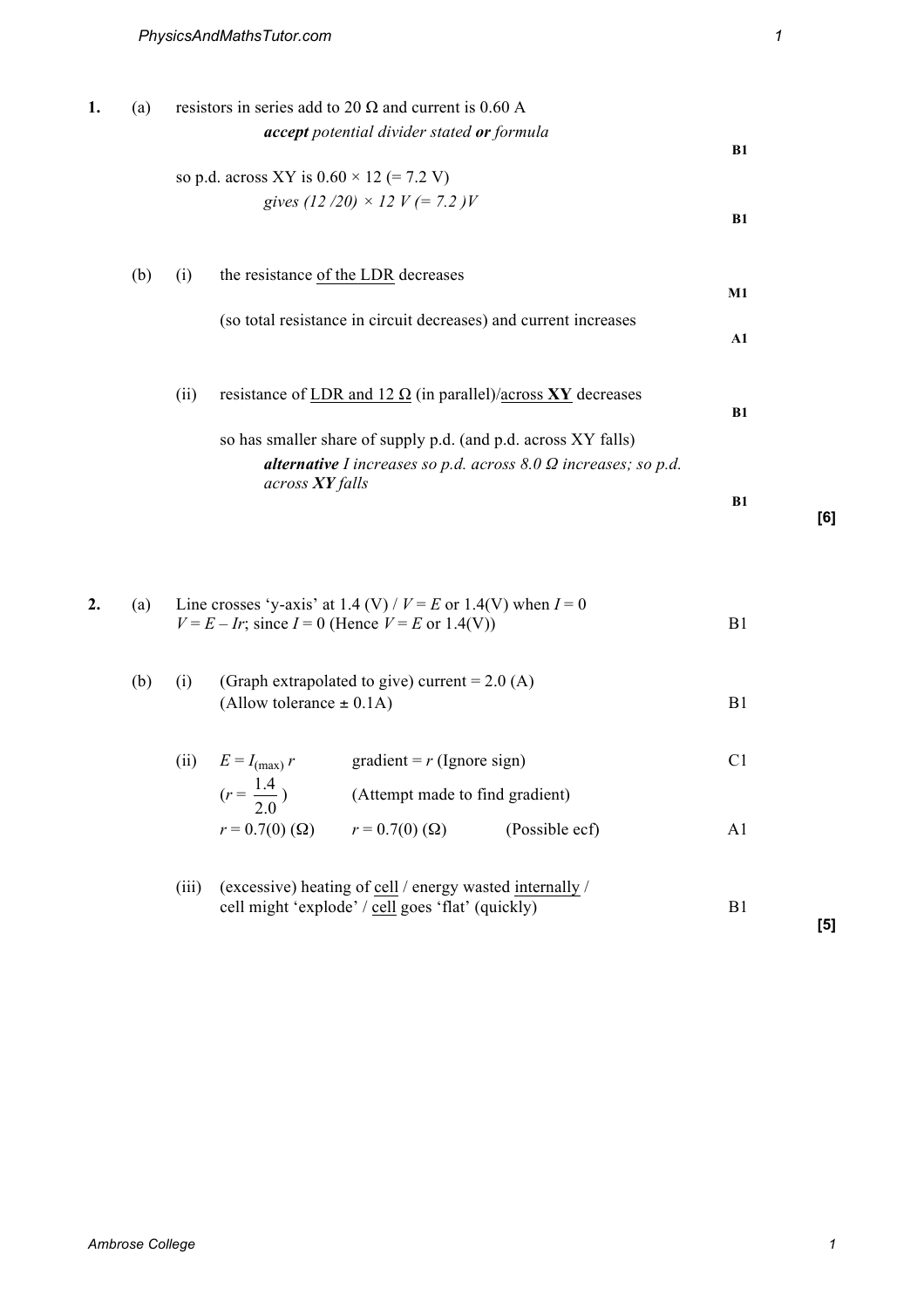**3.** (a) No current (in circuit) / 'open' circuit / p.d. between **X** and **Y** is 5.0 V B1

(b) 
$$
V = \frac{R_2}{R_1 + R_2} \times V_0
$$
  $\qquad / \qquad \frac{V_1}{V_2} = \frac{R_1}{R_2}$   $\qquad / \qquad I = \frac{3.4}{168} (= 2.02) \times 10^{-2} \text{ mA}$ 

$$
3.4 = \frac{168}{168 + R} \times 5.0 \qquad / \qquad \frac{1.6}{3.4} = \frac{R}{168} \qquad / \qquad R = \frac{1.6}{2.02 \times 10^{-2}} \tag{C1}
$$

resistance  $\approx$  79 (kΩ) (Total resistance of 250 kΩ scores 2/3) A1

\n- 4. (a) Energy (transformed by a device working) at 1 kW for 1 hour
\n- (b) 
$$
E = Pt / 5.8 = 0.12 \times \text{time} / (\text{time} = 948.3 \text{ (hr)}
$$
\n- (time =)  $1.74 \times 10^5 \approx 1.7 \times 10^5 \text{ (s)}$
\n- (1) A1
\n

|  | (a) | Correctly selected and re-arranged: $\rho = RA/L$ ;                                          | M1  |
|--|-----|----------------------------------------------------------------------------------------------|-----|
|  |     | symbols defined: $A = \text{cross-sectional area}, R = \text{resistance}, L = \text{length}$ | A l |
|  |     | $\rho$ is independent of dimensions of the specimen of the material/AW                       | B1  |

(b) 
$$
R = 1.7 \times 10^{-8} \times 0.08/3.0 \times 10^{-4}
$$
  
\n $R = 4.5(3) 10^{-6} (\Omega)$  A1

**[5]**

| 6. | (a) | (i)  | $Q =$ It with knowledge of what the symbols mean (1)<br>$= 0.050 \times 4.0 \times 3600$ (1)<br>$= 720 (C) (1)$ | 3 |
|----|-----|------|-----------------------------------------------------------------------------------------------------------------|---|
|    |     | (ii) | $E = QV$ with knowledge of what the symbols mean (1)<br>$= 720 \times 6.0 = 4320$ (J) (1)                       | 2 |
|    | (b) |      | chemical (potential) (energy) (1)                                                                               |   |
|    | (c) |      | (i) $I = 4.0/48 = 0.5/r$ (ie by proportion or by finding current) (1)<br>$r = 24/4 = 6$ ( $\Omega$ ) (1)        | 2 |

(ii)  $E = V2t/R$  with knowledge of what the symbols mean (1)  $= 4.02 \times 2700 / 48 (1)$  $= 900$  (J) (1) 3 **[4]**

**[3]**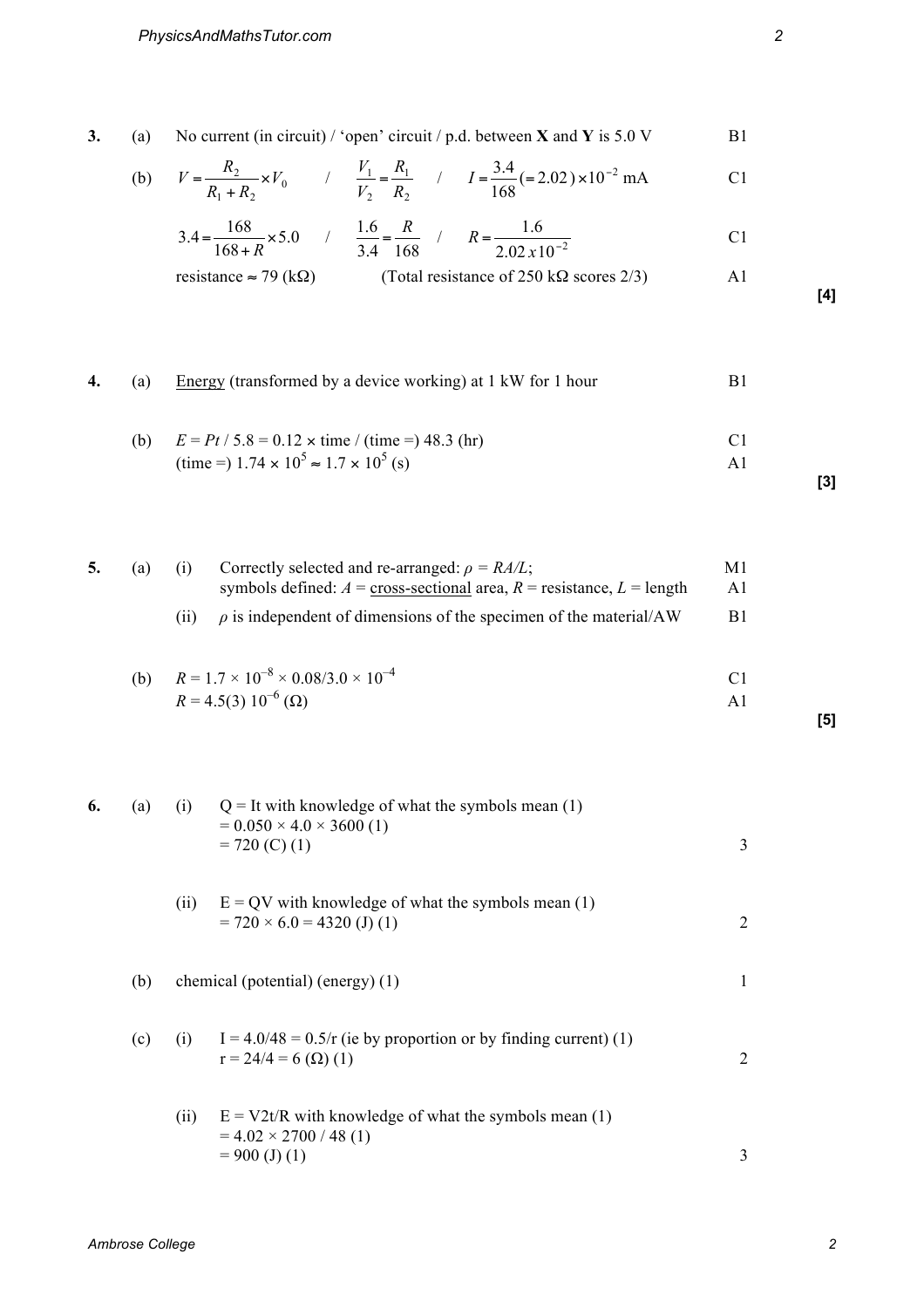(iii)  $900/4320 = 5/24 = (0.208) (1)$  1

(d) because the p.d. across it  $(4.5 - 4.0)$  is known only to 1 sig.fig. 1

## **7.** (i) **M** marked at the end of the graph B1 (ii) current is  $5(A)$  and p.d is  $6(V)$  C1  $P = VI \ (p = 6.0 \times 5.0)$ (Allow  $p = I^2 R$  or  $p = V^2 \setminus R$ ) C1  $power = 30 (W)$  A1 (iii) **1.**  $V_L = 1.0$  (V) (From the *I/V* graph)  $R_L = 1.0/2.0$  or 0.5 ( $\Omega$ ) M1  $V_R = 1.2 \times 2.0 \times R_T = 1.2 + 0.5$  M1  $V = 1.0 + 2.4 \vee V = 1.7 \times 2.0$  A1 voltmeter reading  $= 3.4$  (V) A0 **2.**  $V = 4.5 - 3.4 (= 1.1 V) \ (4.5 = 2.0r + 3.4) (Possible ecf)$  C1 2.0  $r = \frac{1.1}{2.0}$  $r = 0.55$  ( $\Omega$ ) (1.05  $\Omega$  scores 0/2 since the lamp is ignored) A1

**[9]**

**[3]**

|     | p.d.: energy transferred per unit charge from electrical form (into other                                                                  |    |
|-----|--------------------------------------------------------------------------------------------------------------------------------------------|----|
|     | forms, e.g. light/heat)<br>e.m.f.: energy transferred per unit charge into electrical form (from other<br>forms, e.g. chemical/mechanical) | B1 |
| (i) | $J C^{-1}$                                                                                                                                 |    |

**9.** (a) (i) resistance decreases/falls/drops (with increase in temperature) B1 (ii)  $100 \pm 10 \Omega$  B1 (iii) for low temps  $\Delta R$  is large for  $\Delta \theta$  and at high temps  $\Delta R$  is small for same B1  $\Delta\theta$ ; so sensitivity decreases (continuously)from low to high temperatures B1 **[13]**